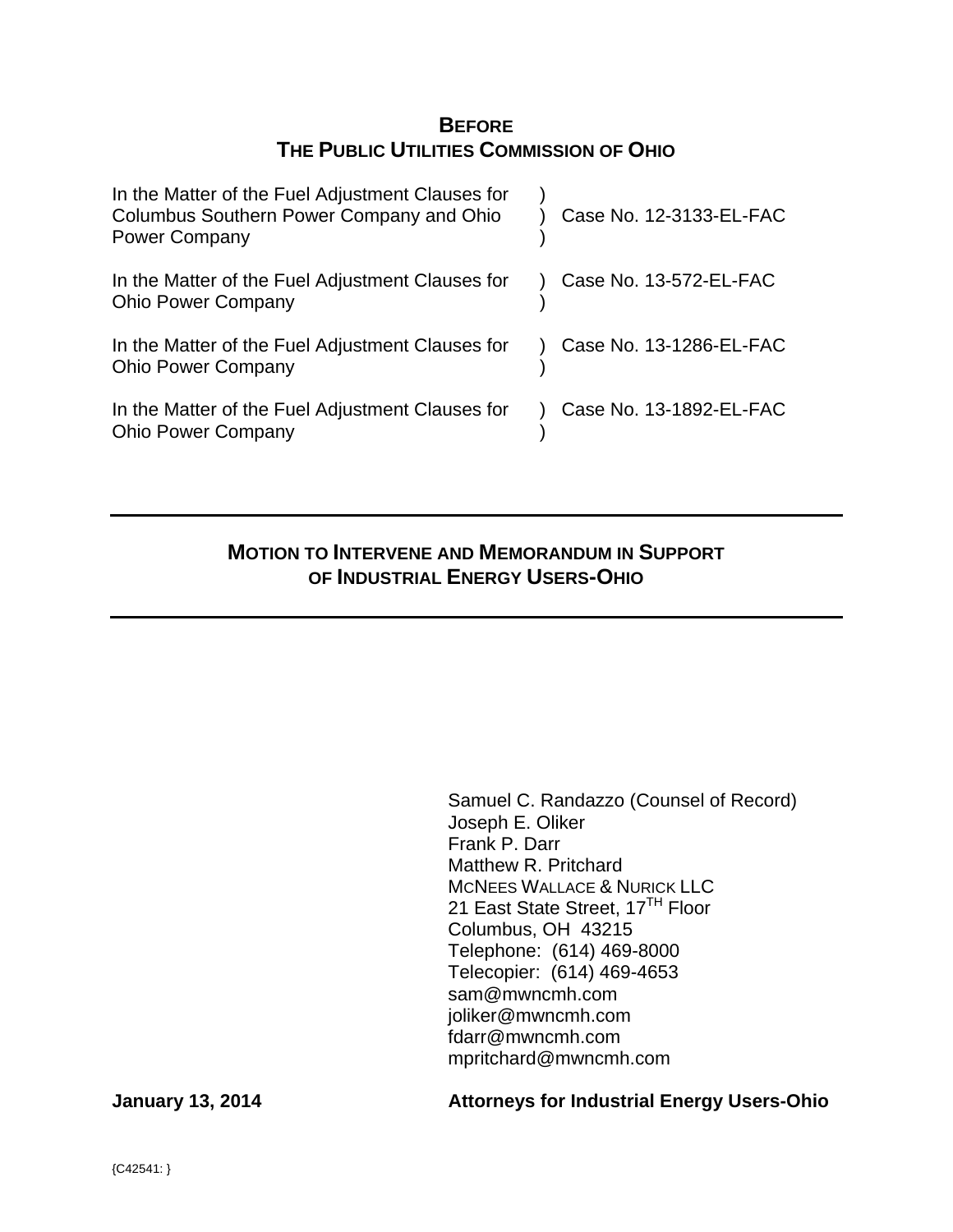# **BEFORE THE PUBLIC UTILITIES COMMISSION OF OHIO**

| In the Matter of the Fuel Adjustment Clauses for<br>Columbus Southern Power Company and Ohio<br><b>Power Company</b> | Case No. 12-3133-EL-FAC |
|----------------------------------------------------------------------------------------------------------------------|-------------------------|
| In the Matter of the Fuel Adjustment Clauses for<br><b>Ohio Power Company</b>                                        | Case No. 13-572-EL-FAC  |
| In the Matter of the Fuel Adjustment Clauses for<br><b>Ohio Power Company</b>                                        | Case No. 13-1286-EL-FAC |
| In the Matter of the Fuel Adjustment Clauses for<br><b>Ohio Power Company</b>                                        | Case No. 13-1892-EL-FAC |

## **MOTION TO INTERVENE OF INDUSTRIAL ENERGY USERS-OHIO**

Industrial Energy Users-Ohio ("IEU-Ohio") hereby respectfully moves the Public Utilities Commission of Ohio ("Commission"), pursuant to Section 4903.221, Revised Code, and Rule 4901-1-11, Ohio Administrative Code, for leave to intervene in the above-captioned matters with the full powers and rights granted by the Commission, specifically by statute or by the provisions of the Ohio Administrative Code, to intervening parties.

{C42541: } The above-captioned cases relate to quarterly Fuel Adjustment Clause ("FAC") filings for Ohio Power Company ("AEP-Ohio"). On October 23, 2013, the Commission issued an Entry in the above-captioned cases, as well as Case No. 11-5906-EL-FAC (collectively "*2012-2014 FAC Audit Cases*"), directing its Staff to issue a request for proposal ("RFP") for auditing services to audit AEP-Ohio's FAC for 2012, 2013, and 2014. On December 4, 2013, the Commission issued an Entry in the *2012-2014 FAC Audit Cases* selecting Energy Ventures Analysis, Inc. ("EVA") as the auditor of AEP-Ohio's FAC for 2012, 2013 and 2014. AEP-Ohio filed an Application for Rehearing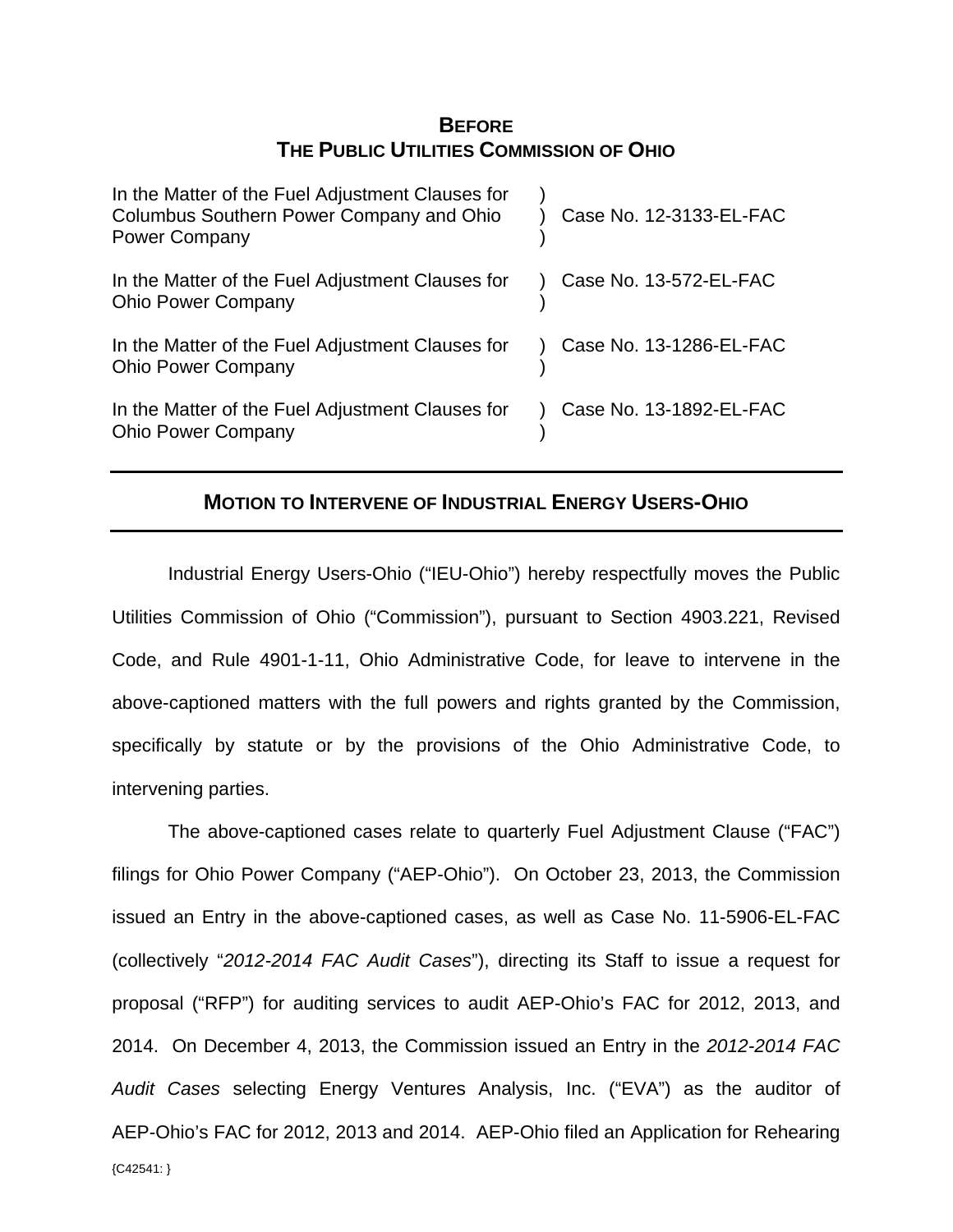of the December 4, 2013 Entry in the *2012-2014 FAC Audit Cases*. The Commission has already granted IEU-Ohio intervention in Case No. 11-5906-EL-FAC.<sup>1</sup>

As demonstrated further in the Memorandum in Support attached hereto and incorporated herein, IEU-Ohio has a direct, real, and substantial interest in the issues and matters involved in the above-captioned cases, and is so situated that the disposition of these cases may, as a practical matter, impair or impede its ability to protect that interest. IEU-Ohio believes that its participation will not unduly prolong or delay these cases and that it will significantly contribute to the full development and equitable resolution of the factual and other issues in these cases. The interests of IEU-Ohio will not be adequately represented by other parties to these cases and, as such, IEU-Ohio is entitled to intervene with the full powers and rights granted by the Commission, specifically by statute and by the provisions of the Ohio Administrative Code, to intervening parties.

Respectfully submitted,

 /s/ Matthew R. Pritchard Samuel C. Randazzo (Counsel of Record) Joseph E. Oliker Frank P. Darr Matthew R. Pritchard MCNEES WALLACE & NURICK LLC 21 East State Street, 17<sup>TH</sup> Floor Columbus, OH 43215 Telephone: (614) 469-8000 Telecopier: (614) 469-4653 sam@mwncmh.com joliker@mwncmh.com fdarr@mwncmh.com mpritchard@mwncmh.com

 $\overline{a}$ 

<sup>1</sup> *In the Matter of the Fuel Adjustment Clauses for Columbus Southern Power Company and Ohio Power Company and Related Matters*, Case No. 11-5906-EL-FAC, Finding and Order at 3 (March 28, 2012).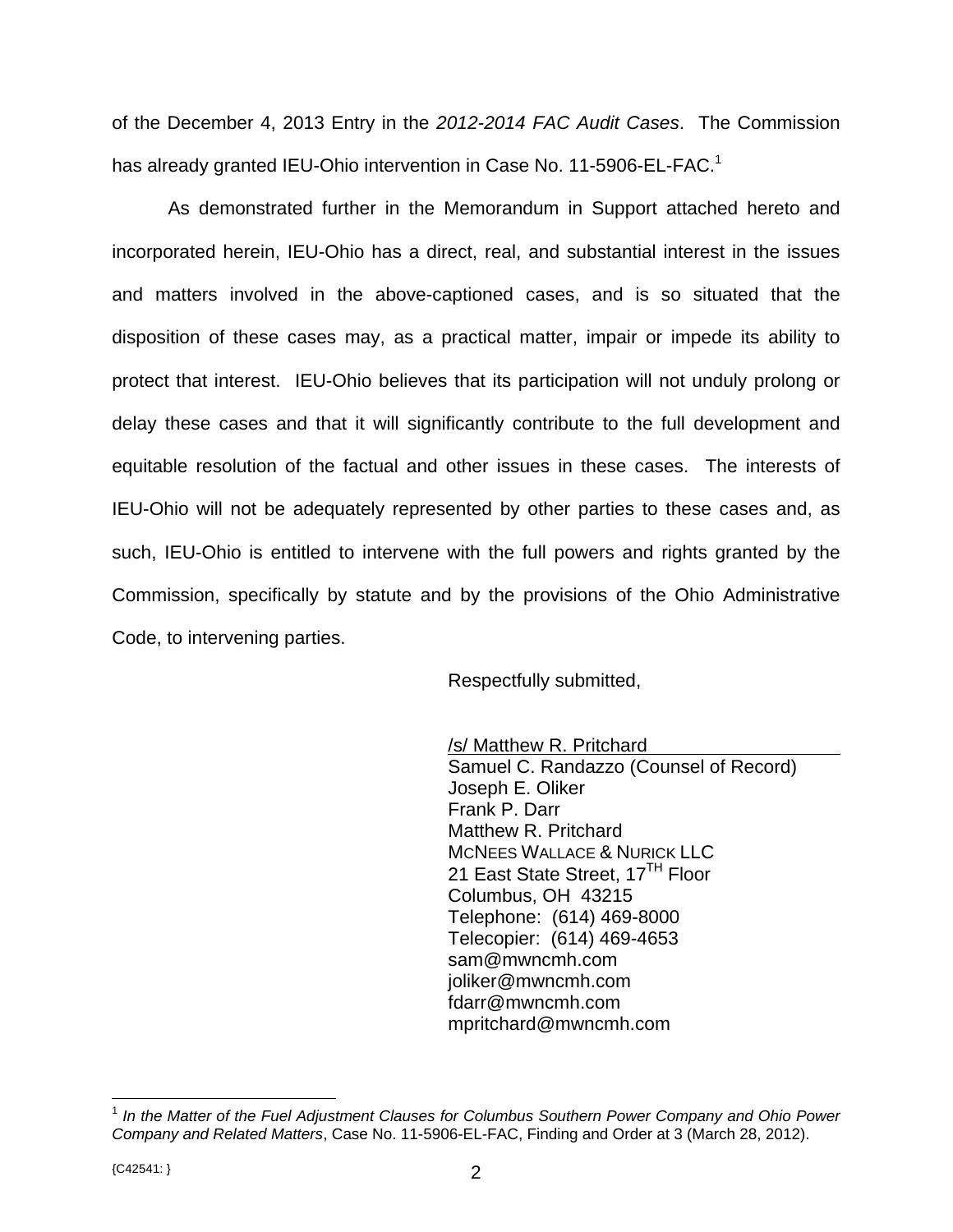# **BEFORE THE PUBLIC UTILITIES COMMISSION OF OHIO**

| In the Matter of the Fuel Adjustment Clauses for<br>Columbus Southern Power Company and Ohio<br><b>Power Company</b> | Case No. 12-3133-EL-FAC |
|----------------------------------------------------------------------------------------------------------------------|-------------------------|
| In the Matter of the Fuel Adjustment Clauses for<br><b>Ohio Power Company</b>                                        | Case No. 13-572-EL-FAC  |
| In the Matter of the Fuel Adjustment Clauses for<br><b>Ohio Power Company</b>                                        | Case No. 13-1286-EL-FAC |
| In the Matter of the Fuel Adjustment Clauses for<br><b>Ohio Power Company</b>                                        | Case No. 13-1892-EL-FAC |

## **MEMORANDUM IN SUPPORT**

In support of this Motion to Intervene, IEU-Ohio states that it is an association of ultimate customers. A current listing of IEU-Ohio member companies is available on IEU-Ohio's website at http://www.ieu-ohio.org/member\_list.aspx. IEU-Ohio's members purchase substantial amounts of electric and related services from Ohio's electric distribution utilities ("EDU").

IEU-Ohio's members work together to address matters that affect the availability and price of utility services. Additionally, IEU-Ohio seeks to promote customer-driven policies that will assure an adequate, reliable, and efficient supply of energy for all consumers at competitive prices. To this end, IEU-Ohio has worked, including actively participating in the legislative process related to SB 221, and will continue to work to produce legislative, regulatory, and market outcomes that are consistent with the state policy contained in Section 4928.02, Revised Code.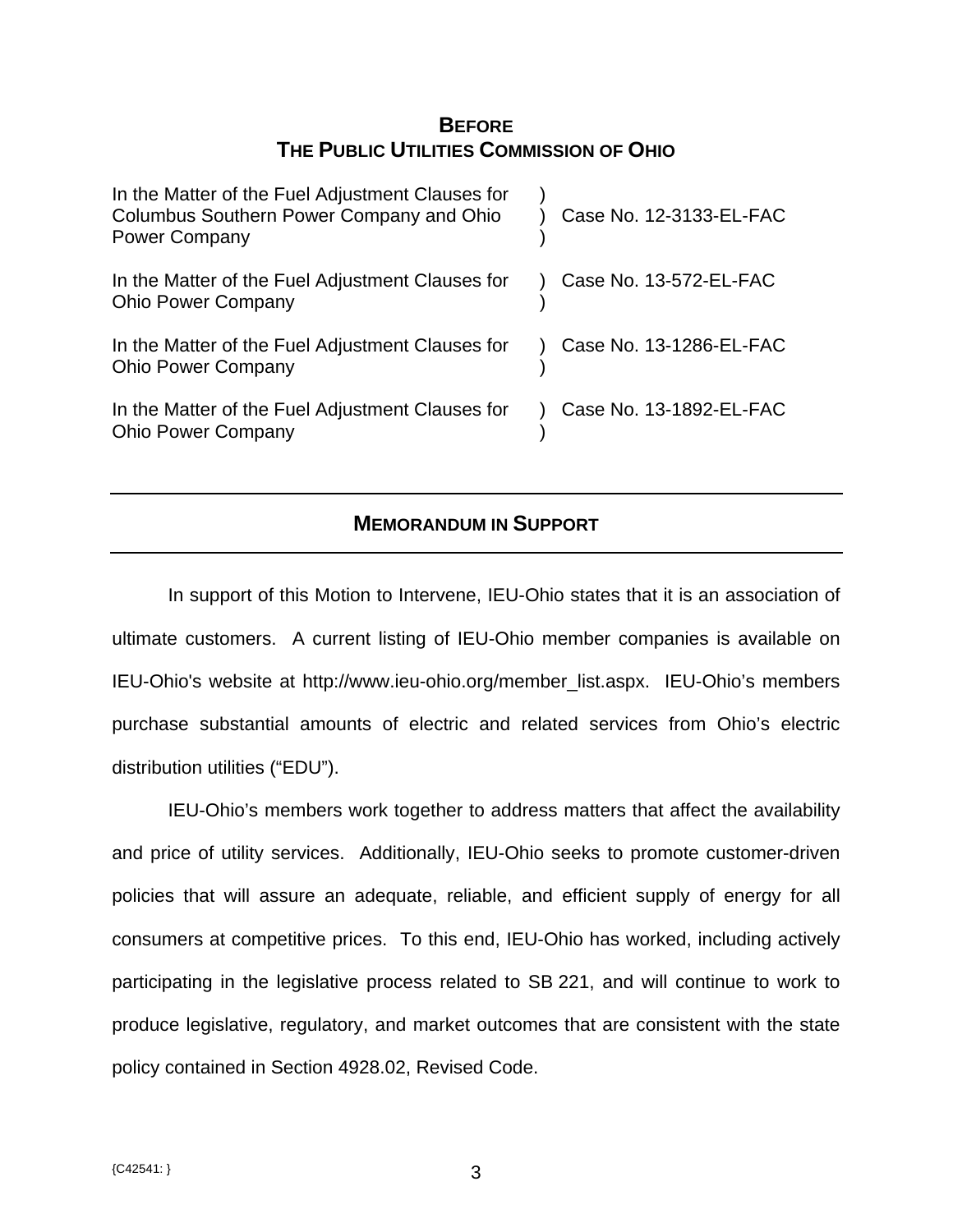IEU-Ohio has a real and substantial interest inasmuch as these cases may directly or indirectly impact the provision of electric service to IEU-Ohio members' manufacturing facilities. Specifically, IEU-Ohio's direct interest in these cases is the result of the effect that these cases shall have upon the price, adequacy, and reliability of the electric supply and related services within Ohio.

Respectfully submitted,

 /s/ Matthew R. Pritchard Samuel C. Randazzo (Counsel of Record) Joseph E. Oliker Frank P. Darr Matthew R. Pritchard MCNEES WALLACE & NURICK LLC 21 East State Street, 17<sup>TH</sup> Floor Columbus, OH 43215 Telephone: (614) 469-8000 Telecopier: (614) 469-4653 sam@mwncmh.com joliker@mwncmh.com fdarr@mwncmh.com mpritchard@mwncmh.com

### **Attorneys for Industrial Energy Users-Ohio**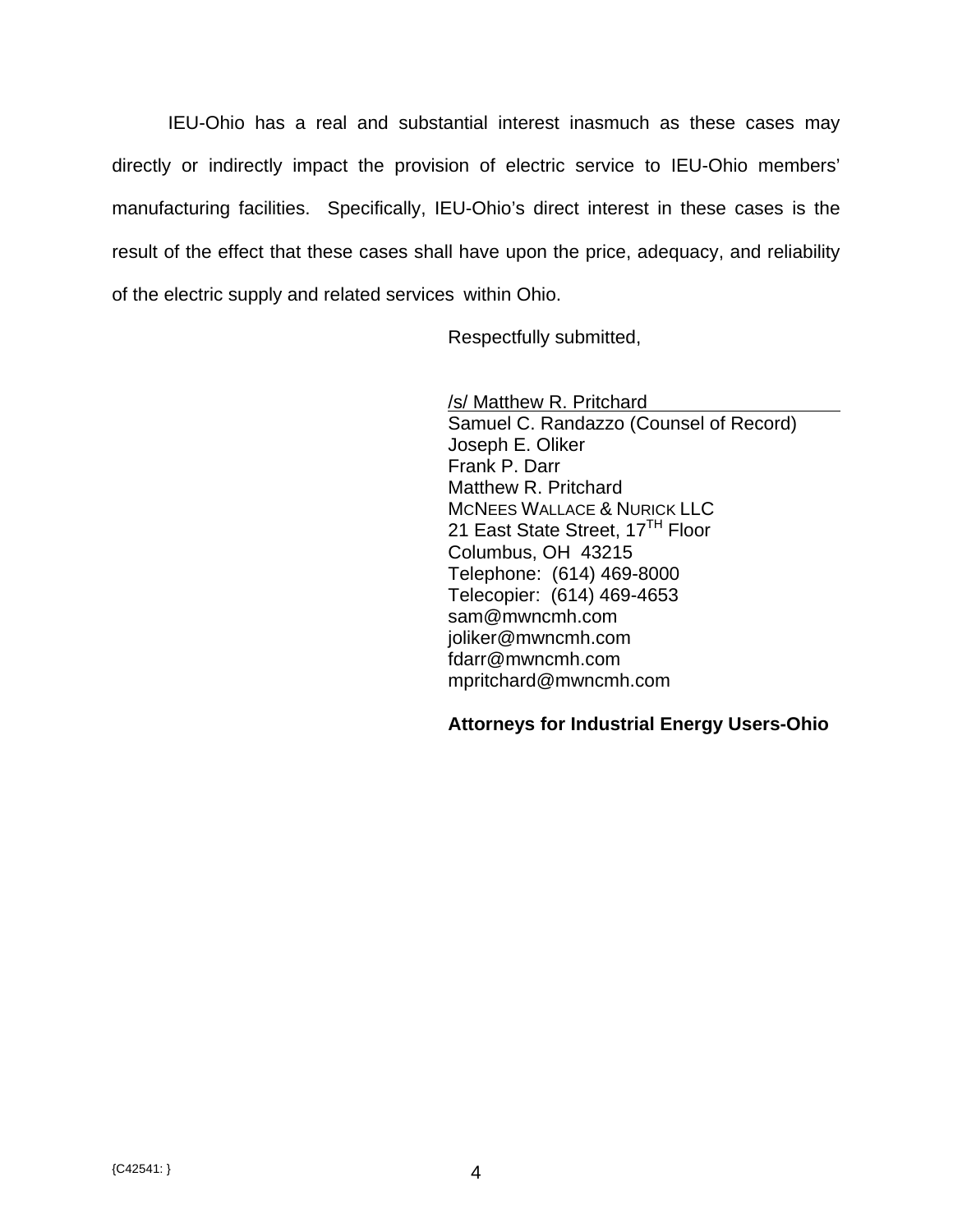## **CERTIFICATE OF SERVICE**

I hereby certify that a copy of the foregoing *Motion to Intervene and Memorandum in Support of Industrial Energy Users-Ohio* was served upon the following parties of record this 13<sup>th</sup> day of January 2014 via electronic transmission, hand-delivery or first class mail, U.S. postage prepaid.

/s/ Matthew R. Pritchard

Matthew R. Pritchard

Steven T. Nourse Matthew J. Satterwhite American Electric Power Service **Corporation** 1 Riverside Plaza, 29<sup>th</sup> Floor Columbus, OH 43215 stnourse@aep.com mjsatterwhite@aep.com

Daniel R. Conway Porter Wright Morris & Arthur Huntington Center 41 S. High Street Columbus, OH 43215 dconway@porterwright.com

#### **ON BEHALF OF OHIO POWER COMPANY AND COLUMBUS SOUTHERN POWER COMPANY**

Terry L. Etter, Counsel of Record Assistant Consumers' Counsel Office of the Ohio Consumers' Counsel 10 West Broad Street, Suite 1800 Columbus, OH 43215-3485 etter@occ.state.oh.us

#### **ON BEHALF OF THE OFFICE OF THE OHIO CONSUMERS' COUNSEL**

John J. Kulewicz M. Howard Petricoff Stephen M. Howard Vorys, Sater, Seymour and Pease LLP 52 East Gay Street P.O. Box 1008 Columbus, Ohio 43216-1008 jjkulewicz@vorys.com mhpetricoff@vorys.com smhoward@vorys.com

### **ON BEHALF OF BUCKINGHAM COAL COMPANY**

Emma F. Hand, Counsel of Record Thomas Millar Arthur Beeman SNR Denton LLP 1301 K Street NW Suite 600, East Tower Washington, DC 20005 Emma.hand@snrdenton.com Arthur.beeman@dnrdenton.com Thomas.millar@snrdenton.com

#### **ON BEHALF OF ORMET PRIMARY ALUMINUM CORPORATION**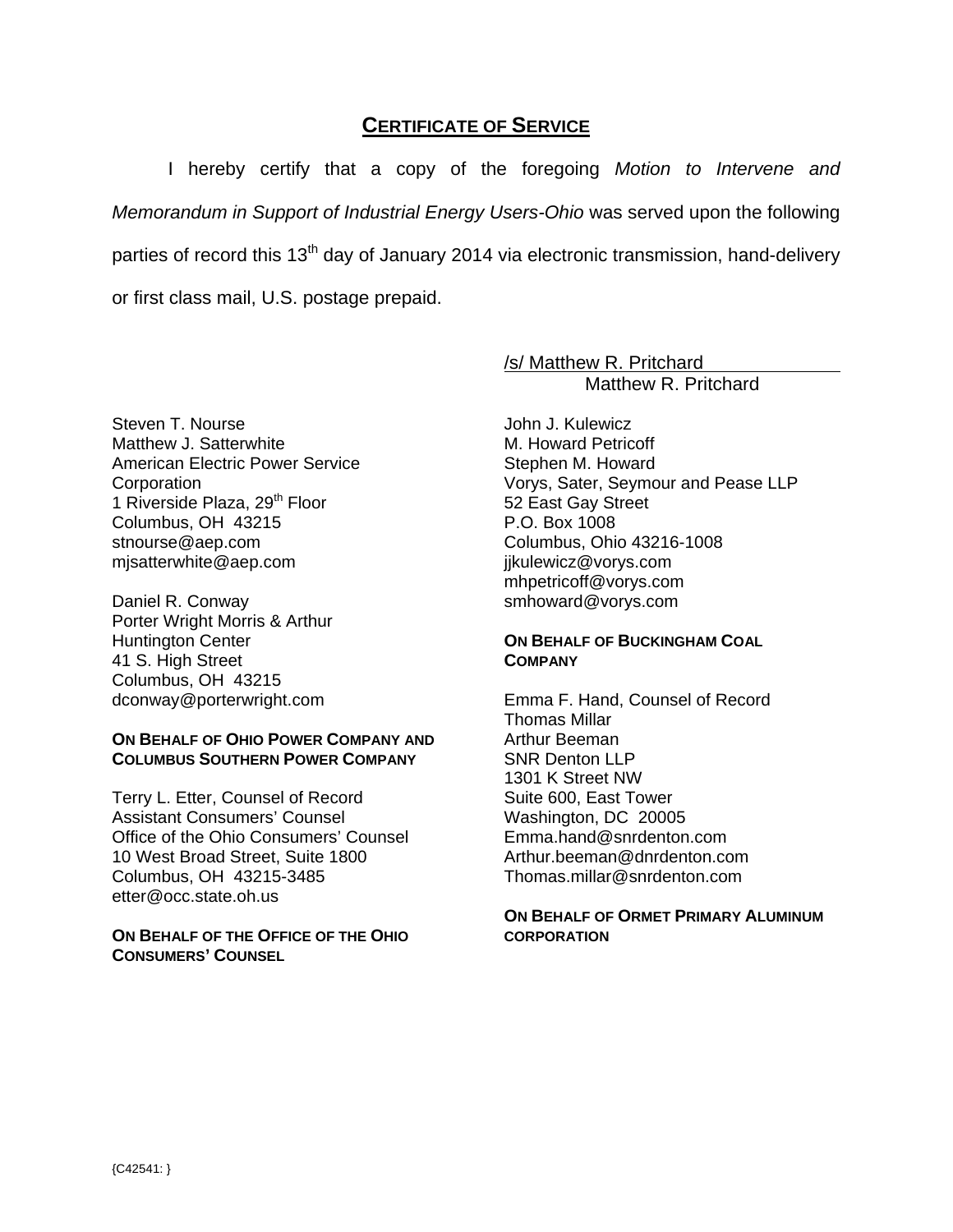William Wright Assistant Attorney General Section Chief, Public Utilities Section 180 East Broad Street, 12th Floor Columbus, OH 43215 william.wright@puc.state.oh.us

#### **ON BEHALF OF THE STAFF OF THE PUBLIC UTILITIES COMMISSION OF OHIO**

Sarah Parrot Greta See Attorney Examiners Public Utilities Commission of Ohio 180 E. Broad Street Columbus, OH 43215-3793 sarah.parrot@puc.state.oh.us Greta.See@puc.state.oh.us

#### **ATTORNEY EXAMINERS**